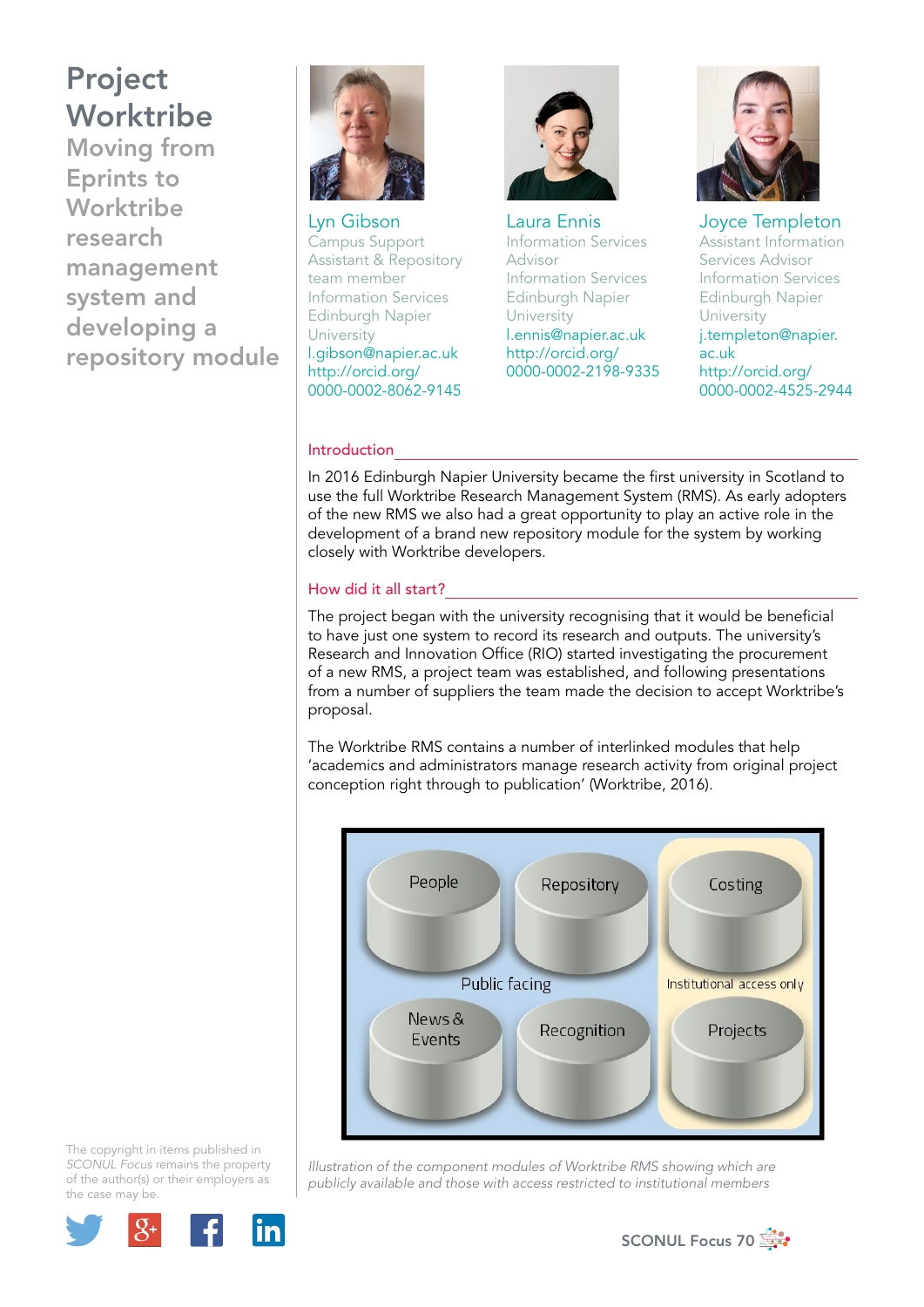Moving from Eprints to Worktribe research management system and developing a repository module When the project began, Worktribe's RMS product contained costing and project modules but no repository module. Worktribe were, however, keen to work with the project team to develop repository and people modules, and we relished the chance to have significant input into the development of a system that worked for us. It was too great an opportunity to miss and an exciting goal for us to work towards.

## Project and project team

The project was divided into two phases. Phase 1 consisted of the modules allowing the recording, approval and management of all research funding applications and were modules that Worktribe had already developed. Phase 2 included the development of the repository and people modules. Lyn Gibson from the repository team joined the project at the beginning of this phase.

The multi-departmental project team included colleagues from RIO, academics, IT Application System Developers, Marketing and Communications. While the team was working on the RMS project, the university was also working on a project to replace its external website (http://www.napier.ac.uk). The initial tender for a new RMS included the provision of research webpages from Worktribe. However, it was decided to integrate the Worktribe RMS with the university's new external website, and our website team skilfully carried out this integration work. Researchers would be able to select the information to be made public on staff profiles, biographies, projects, supervision, outputs and linked research activity.

## Transfer of data

There are currently over 9,000 items in the repository and of course that number is increasing all the time. The transfer of data in July 2016 was the biggest challenge for the repository team as they were working to a very tight deadline. It was essential that all data were transferred accurately from the Eprints repository to the Worktribe one. In a project like this there were bound to be some issues around transferring such a large amount of data, examples of which are:

- Some of the metadata fields in Eprints and Worktribe did not quite map together.
- One of the new features is the ability to link authors with their profiles. It allows the output record to be accurate bibliographically as all the author name variants are linked to their profile. However, as the system matched similar author names, approximately 5,000 records in Worktribe were linked to the wrong people. Correcting this was given high priority and was completed very quickly.
- Item types have been grouped together rather than being presented as a long list to select from. This allows greater granularity, but it meant that reports transferred across as working papers.
- Dates of conference papers published as proceedings didn't transfer across accurately, so the repository team had to add these manually.

Data cleaning, checking and correcting by the repository team has taken a significant amount of time, so this is something to be aware of.

#### Working with two systems

The new system went live in a phased manner between April and August 2016. As with any new system, there followed a period of testing and 'bug fixing'. No new deposits were made to the Eprints repository after the transfer of data in July 2016, but access to research publications in Eprints continued until November 2016. We conducted user testing with a small group of researchers by asking them to make deposits to Worktribe. Feedback on their experiences using the system and the related processes was noted. During phased

The copyright in items published in *SCONUL Focus* remains the property of the author(s) or their employers as the case may be.



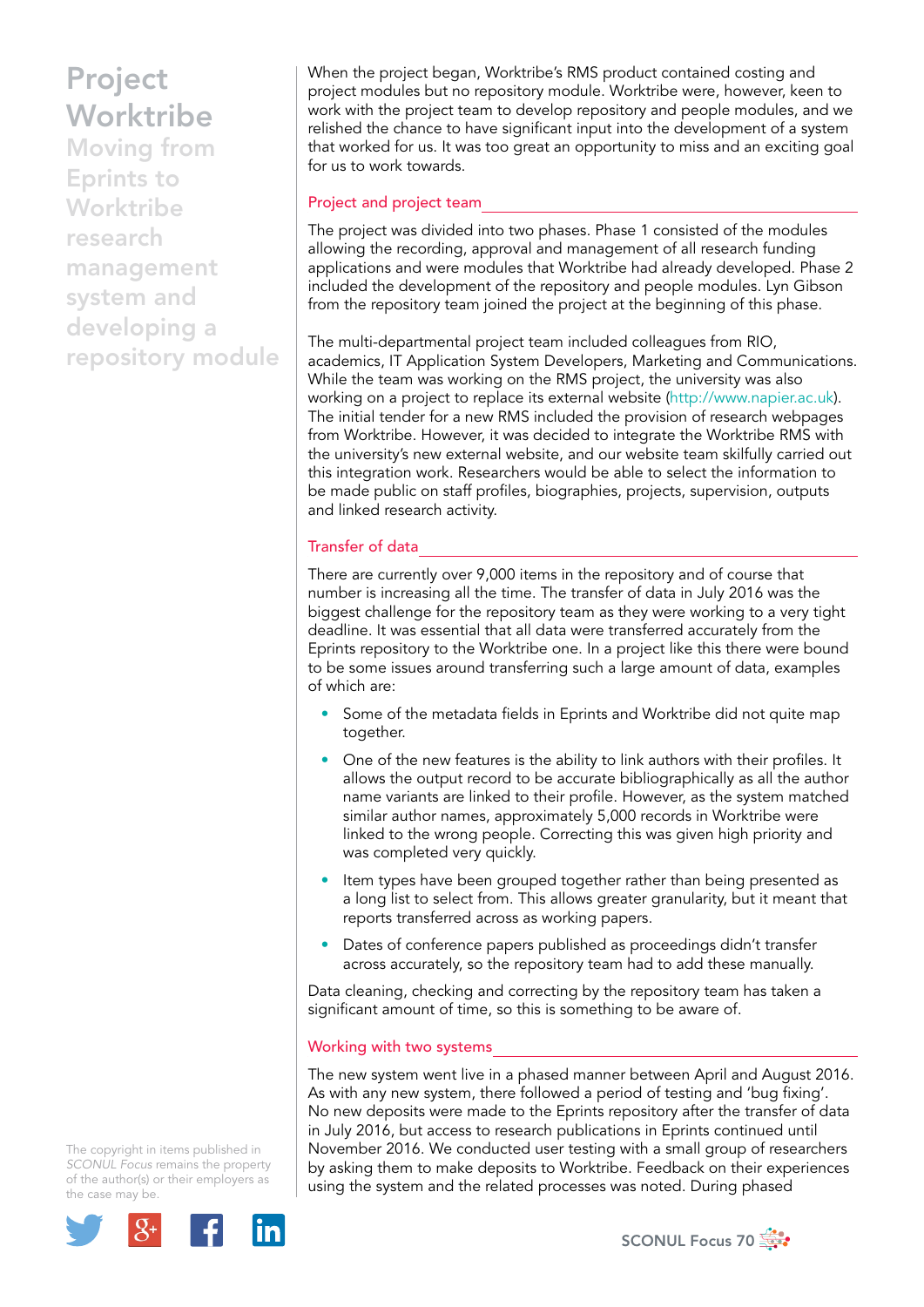Moving from Eprints to **Worktribe** research management system and developing a repository module implementation the repository team made deposits on behalf of researchers to ensure their work continued to be eligible for submission to the next Research Excellence Framework (REF).

#### Where are we now?

We now have an RMS with a completely new Worktribe repository module. As the first institution to use this module, we've had to learn as we go along, which can be a challenge – but is also exciting. As for a training manual, we're still writing it! We're developing it as we gain more experience using the system.

#### Time for quite a bit of reflection

We should celebrate our successes and acknowledge we've come a long way in a short time. Working with Worktribe developers and other university departments has been an excellent learning experience. Being involved in a project to create a repository module for the Worktribe RMS, a system that links projects and outputs with the researchers responsible, was a fantastic opportunity and one that rarely happens.

We've learnt a lot, but the repository team's experience with Eprints was incredibly helpful as it gave us a clear understanding of what we wanted in a new system. We felt confident discussing changes or additions to the new repository with Worktribe developers as we knew what worked well for us under the old system.

Communication is an important component of any major project. We use Worktribe's Development Tracker to communicate changes quickly and to report any issues. As Worktribe will be used by several other UK institutions, there is a user group and a Worktribe Forum where we can share knowledge and experience.

#### What do researchers think about the new RMS?

Feedback has been largely positive. As our academic staff acclimatise to the new system, they've reported to us that it's intuitive to use. An ambitious programme of training sessions has also helped reach out to staff during their busy working lives and has been useful for promoting the new repository. A future aim is to include Worktribe training in our induction programme for all new academic staff.

### What do the repository team think about the new RMS?

We are particularly impressed with Worktribe's automated processes and its ability to pull data from other systems such as Sherpa RoMEO and ORCID. This reduces the need for manual intervention from the repository team and results in a more streamlined user experience. The university's external website is now the route to discovering the institution's research. However, the functionality of the website still needs some development.

One of the features of the new repository is the ability to tag an output with research areas and themes. Researchers are now being encouraged to tag all new deposits. The tags have been agreed with the school Directors of Research, and in training sessions we are encouraging researchers to add tags to their outputs. All new outputs should be tagged by the author on deposit, but older records require the author to tag each record individually. Whilst the author can't make amendments to a record once it has been curated by the repository team, they can amend these fields. Another feature of the Worktribe repository is that researchers can also add tags to their profiles. All academics were asked to submit their CVs to the project team; over the summer of 2016, interns input this information to Worktribe.

The copyright in items published in *SCONUL Focus* remains the property of the author(s) or their employers as the case may be.